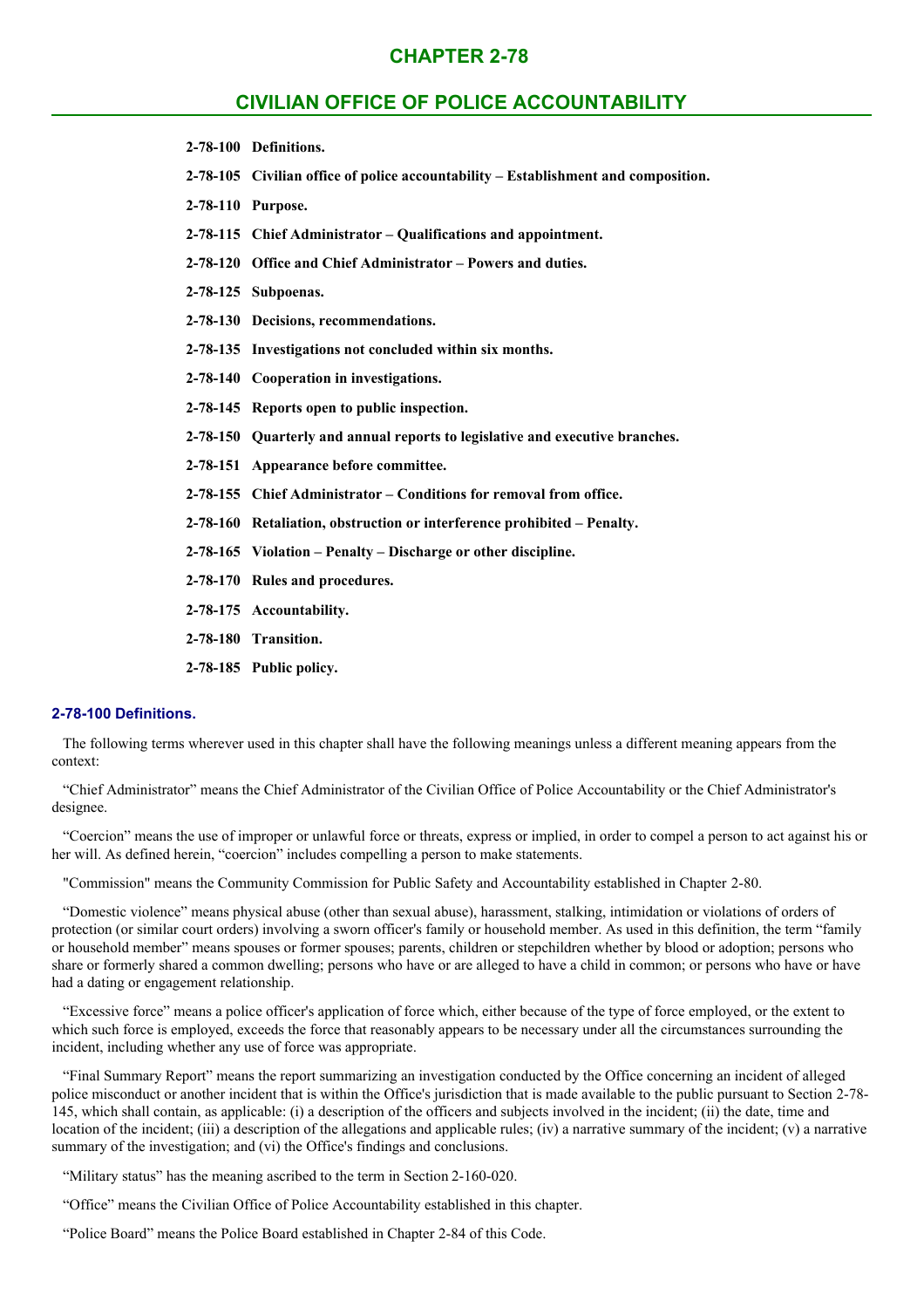"Police Department" means the Department of Police established in Chapter 2-84 of this Code.

"Sexual misconduct" means:

(1) any behavior, occurring on or off duty, by a member of the Police Department that takes advantage of the Police Department member's position in law enforcement to misuse authority and power, including force, in order to commit a sexual act, initiate sexual contact with another person, or respond to a perceived sexually motivated cue (from a subtle suggestion to an overt action) from another person;

(2) any sexual communication or behavior, occurring on or off duty, by a member of the Police Department that would likely be construed as lewd, lascivious, inappropriate, or conduct unbecoming of a member of the Police Department; or

(3) any attempted or completed act, occurring on or off duty, by a member of the Police Department of nonconsensual sexual conduct or nonconsensual sexual penetration, as defined in Section 11-0.1 of the Illinois Criminal Code of 2012, criminal sexual assault, as defined in Sections 11-1.20 through 11-1.40 of the Illinois Criminal Code of 2012, or criminal sexual abuse, as defined in Sections 11- 1.50 through 11-1.60 of the Illinois Criminal Code of 2012.

"Superintendent" means the Superintendent of Police or the Superintendent's designee.

"Transition Date" means the date when, in the discretion of the Chief Administrator, the Office has been established and is functioning to the point that it can assume the duties and investigations previously discharged by the Independent Police Review Authority, which shall be as soon as possible after January 1, 2017, but no later than September 30, 2017.

"Verbal abuse" means the use of oral or written remarks that are overtly insulting, mocking or belittling, directed at a person based upon the actual or, perceived race, immigration status, color, gender, age, religion, ancestry, national origin, sexual orientation, disability, marital status, parental status, military discharge status, source of income, or gender identity or expression of that person. "Verbal abuse" shall also include any unwelcome sexual advances or requests for sexual favors.

(Added Coun. J. 10-5-16, p. 34471, § 3; Amend Coun. J. 7-21-21, p. 33219, § 3; Amend Coun. J. 2-23-22, p. 45083, § 1)

#### **2-78-105 Civilian office of police accountability – Establishment and composition.**

There is hereby established an office of the municipal government to be known as the Civilian Office of Police Accountability, which shall include the Chief Administrator and such deputies, assistants and other employees as required to perform the Office's powers and duties as set forth in this chapter. The Office shall be located in a facility separate from the Police Department.

The appropriations available to pay for the expenses of the Office during each fiscal year shall be determined by the City Council as part of the annual City budget process, but shall not be less than one percent (1.0%) of the annual appropriation of all non- grant funds for the Police Department contained in the annual appropriation ordinance for that fiscal year.

(Added Coun. J. 10-5-16, p. 34471, § 3)

#### **2-78-110 Purpose.**

The mission of the Civilian Office of Police Accountability is to provide a just and efficient means to fairly and timely conduct investigations within its jurisdiction, including investigations of alleged police misconduct and to determine whether those allegations are well-founded, applying a preponderance of the evidence standard; to identify and address patterns of police misconduct; and, based on information obtained through such investigations, to make policy recommendations to improve the Chicago Police Department and reduce incidents of police misconduct.

(Added Coun. J. 10-5-16, p. 34471, § 3)

#### **2-78-115 Chief Administrator – Qualifications and appointment.**

The Chief Administrator shall be the chief executive officer of the Office, and shall be selected pursuant to the process set forth in Section 2-80-080. The Chief Administrator shall serve a term of four (4) years, and at the conclusion of such term may be considered for reappointment. The Chief Administrator may be removed from office prior to the conclusion of such term only for cause in accordance with Section 2-80-090.

The Chief Administrator shall have the following minimum qualifications:

(a) An attorney with substantial experience in criminal, civil rights, and/or labor law, or corporate and/or governmental investigations; or an individual with substantial experience in law enforcement oversight, or investigating employee or other wrongdoing;

(b) Knowledge of law enforcement, particularly of internal investigations of wrongdoing and use of force;

(c) A commitment to and knowledge of the need for and responsibilities of law enforcement, as well as the need to protect basic constitutional rights of all affected parties;

(d) Demonstrated integrity, professionalism, sound judgment, and leadership; and

(e) The ability to work with diverse groups and individuals.

The Chief Administrator shall not be a current or former sworn employee of the Police Department, a non-sworn employee of the Police Department within the last five years, or an employee of the Cook County State's Attorney's Office within the last five years.

(Added Coun. J. 10-5-16, p. 34471, § 3; Amend Coun. J. 7-21-21, p. 33219, § 3)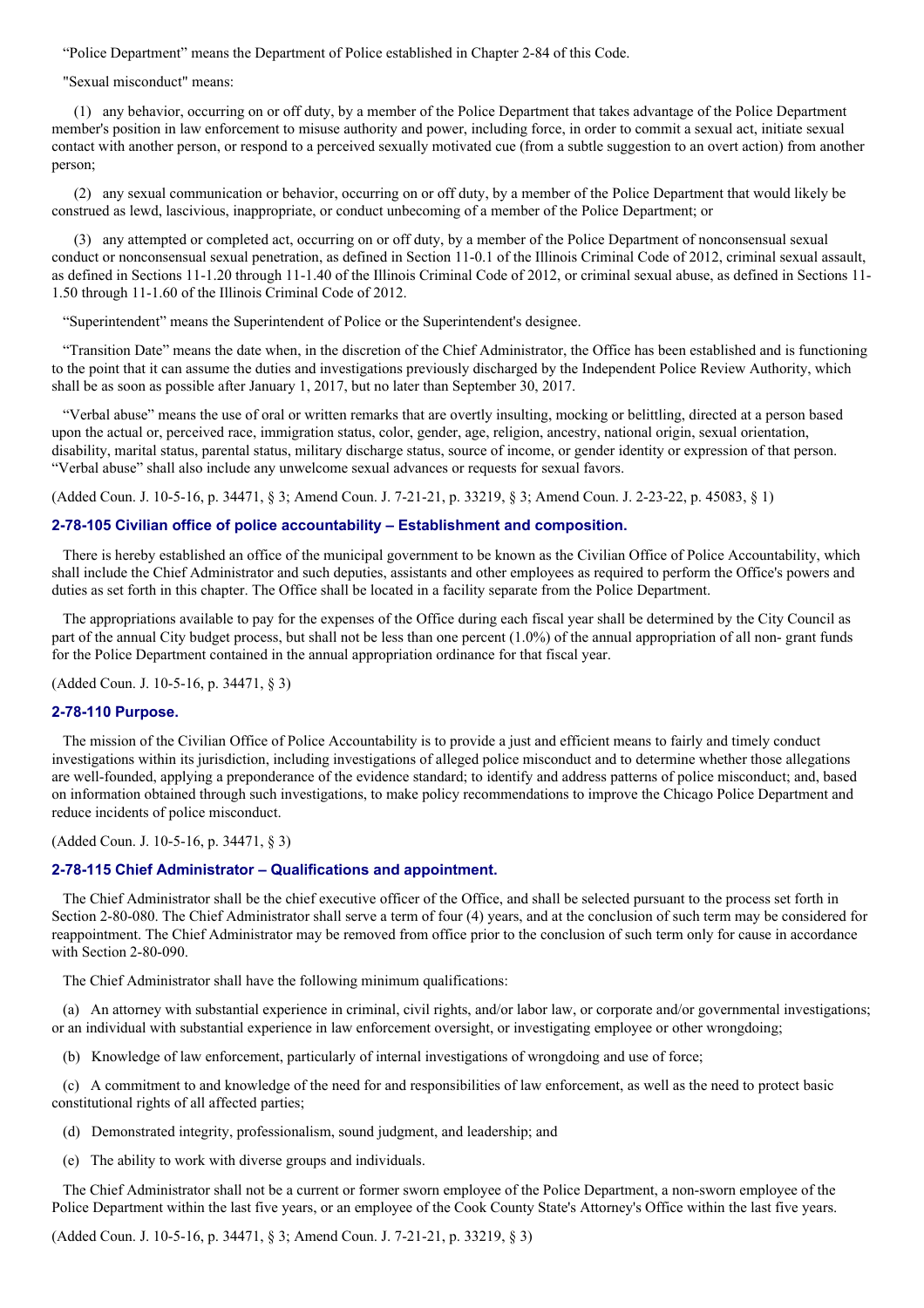## **2-78-120 Office and Chief Administrator – Powers and duties.**

The Office and Chief Administrator shall have the following powers and duties:

(a) To receive and register all complaints filed against members of the Police Department;

(b) To conduct investigations into complaints against members of the Police Department alleging domestic violence, excessive, force, coercion, or verbal abuse;

(b-5) To conduct investigations into complaints against members of the Police Department alleging sexual misconduct or, after conferring about the details of a particular sexual misconduct investigation with the Police Department's Bureau of Internal Affairs, to refer complaints to the Bureau of Internal Affairs if the Chief Administrator and the Bureau of Internal Affairs jointly determine that the Bureau of Internal Affairs may conduct the administrative investigation into the complaint and that doing so avoids unnecessary disruption to the complainant.

(c) To conduct investigations into all incidents, including those in which no allegation of misconduct is made, in which, a Police Department member discharges: (i) a firearm in a manner that potentially could strike another individual, (ii) a stun gun or taser in a manner that results in death or serious bodily injury, or (iii) in the Chief Administrator's discretion, other weapons discharges and other use of Police Department- issued equipment as a weapon that results in death or serious bodily injury;

(d) To conduct investigations into incidents, including those in which no allegation of misconduct is made, where a person dies or sustains a serious bodily injury while detained or in Police Department custody, or as a result of police actions, such as during attempts to apprehend a suspect;

(e) To conduct investigations into all incidents of an "officer-involved death," as that term is defined in 50 ILCS 727/1-5;

(f) To conduct investigations into complaints against members of the Police Department alleging improper search or seizure of either individuals or property, or unlawful denial of access to counsel;

(g) To forward all complaints filed against members of the Police Department, other than those set forth in paragraphs  $(b) - (f)$  of this section, to the Police Department's Bureau of Internal Affairs;

(h) In the Chief Administrator's discretion, to review lawsuits or claims against the Police Department, or one or more of its members, or against the City alleging police misconduct that falls within the Office's jurisdiction, where such lawsuit or claim was subsequently settled or resulted in a judgment against such member, the Police Department or the City, for the purpose of reopening a prior investigation or opening a new investigation of alleged police misconduct;

(i) To refer a complaint against a member of the Police Department within the Office's jurisdiction to mediation or such other methods of alternative dispute resolution that may be adopted in the Chief Administrator's discretion, except for complaints alleging: (i) the use of excessive force that results in death or serious bodily injury; (ii) sexual misconduct; or (3) domestic violence involving physical abuse or threats of physical abuse. The Office shall promulgate rules governing such mediations and other dispute resolution methods, which shall provide that participation shall be voluntary for all parties, and that the complainant, if any, shall be provided an opportunity to participate in the mediation process or other alternative dispute resolution process;

(j) To conduct investigations within its jurisdiction in a manner consistent with Article IV of Chapter 2-84 of this Code, the rules established by the Police Board, and any other applicable laws and rules;

(k) Subject to applicable law, to review the complaint history of a member of the Police Department in order to inform a current investigation;

(l) To recommend to the Superintendent, with respect to incidents within its jurisdiction, appropriate disciplinary or other remedial action against members of the Police Department found to be in violation of any applicable Police Department rules, including rules related to the duty to provide truthful information regarding the officer's own conduct and the conduct of others, and the duty to report the misconduct of others. Such remedial action may include, but is not limited to, reassignment, additional training, or counseling;

(m) Based on information obtained through investigations conducted pursuant to this section, to recommend to the Superintendent, the Chairman of the City Council Committee on Public Safety, the Police Board, and the Commission revisions to the Police Department's policies, practices, collective bargaining agreements, programs, and training in order to improve the accountability, effectiveness, integrity, and transparency of the Police Department;

(n) To conduct investigations to determine whether members of the Police Department are engaging in patterns or practices of misconduct, and, where a pattern or practice of misconduct is found, recommend revisions to the Police Department's policies, practices, programs, and training in order to address and eliminate such patterns or practices;

(o) Subject to applicable law, to have full access to all information in the possession or control of the Police Department, the Police Board, and any other City department or agency in order to conduct investigations within the Chief Administrator's jurisdiction;

(p) To issue subpoenas to compel the attendance and testimony of witnesses and the production of documents and other items relevant to an investigation within its jurisdiction. Issuance of subpoenas shall be subject to Section 2-78-125;

(q) To retain counsel to enforce and defend against subpoenas and to advise and represent the Office with respect to its investigations, provided:

(i) such counsel are selected from a pool of no fewer than five firms previously approved by the Corporation Counsel after consultation with the Office;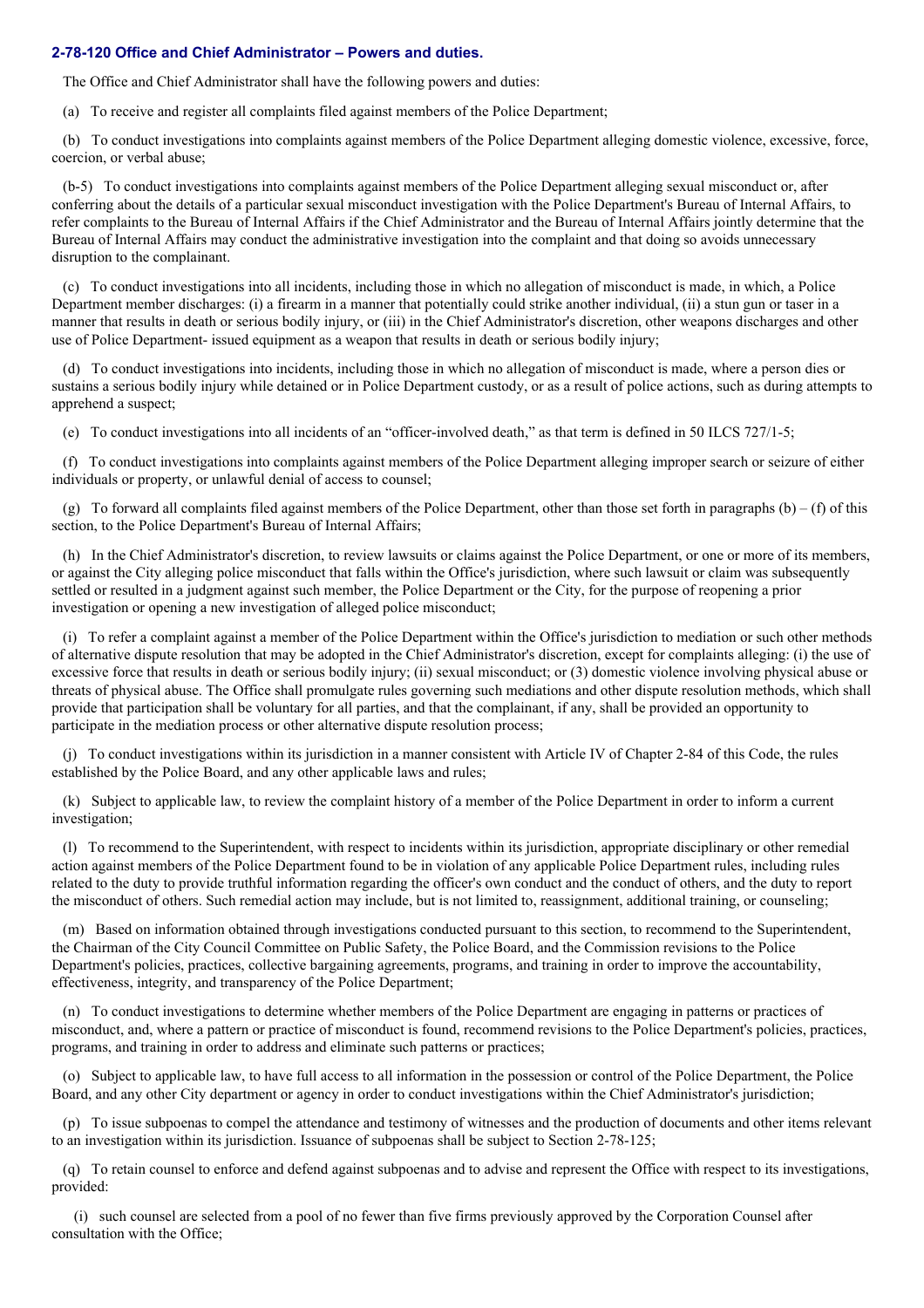(ii) such counsel are retained pursuant to the standard terms of engagement then used by the Corporation Counsel, including any limitations on fees or costs;

(iii) the costs of such representation are paid from the appropriations of the Office; and

(iv) the Office provides the Corporation Counsel with notice of the engagement, including the firm selected and a copy of the engagement agreement.

Nothing in this provision shall be construed to alter the exclusive authority of the Corporation Counsel to either defend and supervise the defense of claims against the City and/or individual City defendants, or to provide the Office or the Chief Administrator with the authority to settle monetary or other claims against the City and/or individual City defendants.

(r) To promulgate rules and procedures for the conduct of the Office and its investigations consistent with due process of law, equal protection under the law, and all other applicable local, state and federal laws, and in accordance with Section 2-78-170;

(s) To set minimum qualifications and appropriate screening procedures for all persons to be considered for employment by the Office, and to set appropriate staffing levels to carry out the powers and duties set forth herein, provided, however, that no investigator employed by the Office shall be a current or former sworn member of the Police Department within the last five years;

(t) To address Police Department personnel and community groups, and inform the public, on the mission, policies and ongoing operations of the Office;

(u) To develop and implement a process for allowing citizens to file complaints by various means, including submission of complaints using the Internet, by telephone, and in person at locations or meetings in the community;

(v) In the Chief Administrator's discretion, to review and investigate the facts of individual civil lawsuits and criminal proceedings involving alleged police misconduct, in order to identify and investigate incidents of police misconduct or to make recommendations to improve Police Department policies and practices within the Office's jurisdiction;

(w) To appear before the Committee on Finance at public hearings at which proposed settlements of lawsuits and controverted claims against the Police Department or its members are submitted for approval, and, subject to any applicable legal constraints regarding confidentiality, reply to questions related to Office or Independent Police Review Authority investigations involving Police Department members who are named parties to said lawsuits or controverted claims; and

(x) Subject to applicable law and in the Chief Administrator's discretion, to reopen any closed Office or Independent Police Review Authority investigations if:

(i) The Chief Administrator becomes aware of evidence not available at the time the investigation was closed that could materially affect the results of that investigation;

(ii) The Chief Administrator determines that the manner in which the investigation was concluded has resulted in a gross miscarriage of justice; or

(iii) Following a review or audit of an investigation by the Deputy Inspector General for Public Safety, the Deputy Inspector General for Public Safety recommends that the investigation be reopened. If the Chief Administrator declines to reopen a closed investigation pursuant to this subparagraph (iii), the Chief Administrator shall provide a written explanation of its reasons to the Deputy Inspector General for Public Safety.

Nothing in this chapter shall preclude the Chief Administrator from referring a complaint or information concerning a member of the Police Department to the Office of the Inspector General, or to appropriate federal, state or local law enforcement authorities. Nor shall anything in this chapter preclude the Office from conducting an investigation within its jurisdiction concurrently with an active criminal investigation.

(Added Coun. J. 10-5-16, p. 34471, § 3; Amend Coun. J. 11-7-18, p. 88803, § 3; Amend Coun. J. 7-21-21, p. 33219, § 3; Amend Coun. J. 2-23-22, p. 45083, § 2)

#### **2-78-125 Subpoenas.**

The Office may administer oaths and secure by subpoena both the attendance and testimony of witnesses and the production of relevant information. A subpoena shall be served in the same manner as subpoenas issued under the Rules of the Illinois Supreme Court to compel appearance of a deponent, and subject to the same witness and mileage fees fixed by law for such subpoenas.

A subpoena issued under this chapter shall identify the person to whom it is directed and the documents or other items sought thereby, if any, and the date, time and place for the appearance of the witness and production of the documents or other items described in the subpoena. In no event shall the date for examination or production be less than seven days after service of the subpoena.

(Added Coun. J. 10-5-16, p. 34471, § 3)

## **2-78-130 Decisions, recommendations.**

## (a) *Disciplinary-related recommendations.*

(i) If the Chief Administrator issues a recommendation of discipline, or other, nondisciplinary remedial action with regard to one or more members of the Police Department, the Superintendent shall respond to such recommendation within 60 days (for purposes of this section, the "Review Period"). The Superintendent's response shall include either: (1) a confirmation that the recommendation was followed with respect to the employee in question, and, if applicable, a description of any additional disciplinary or other action imposed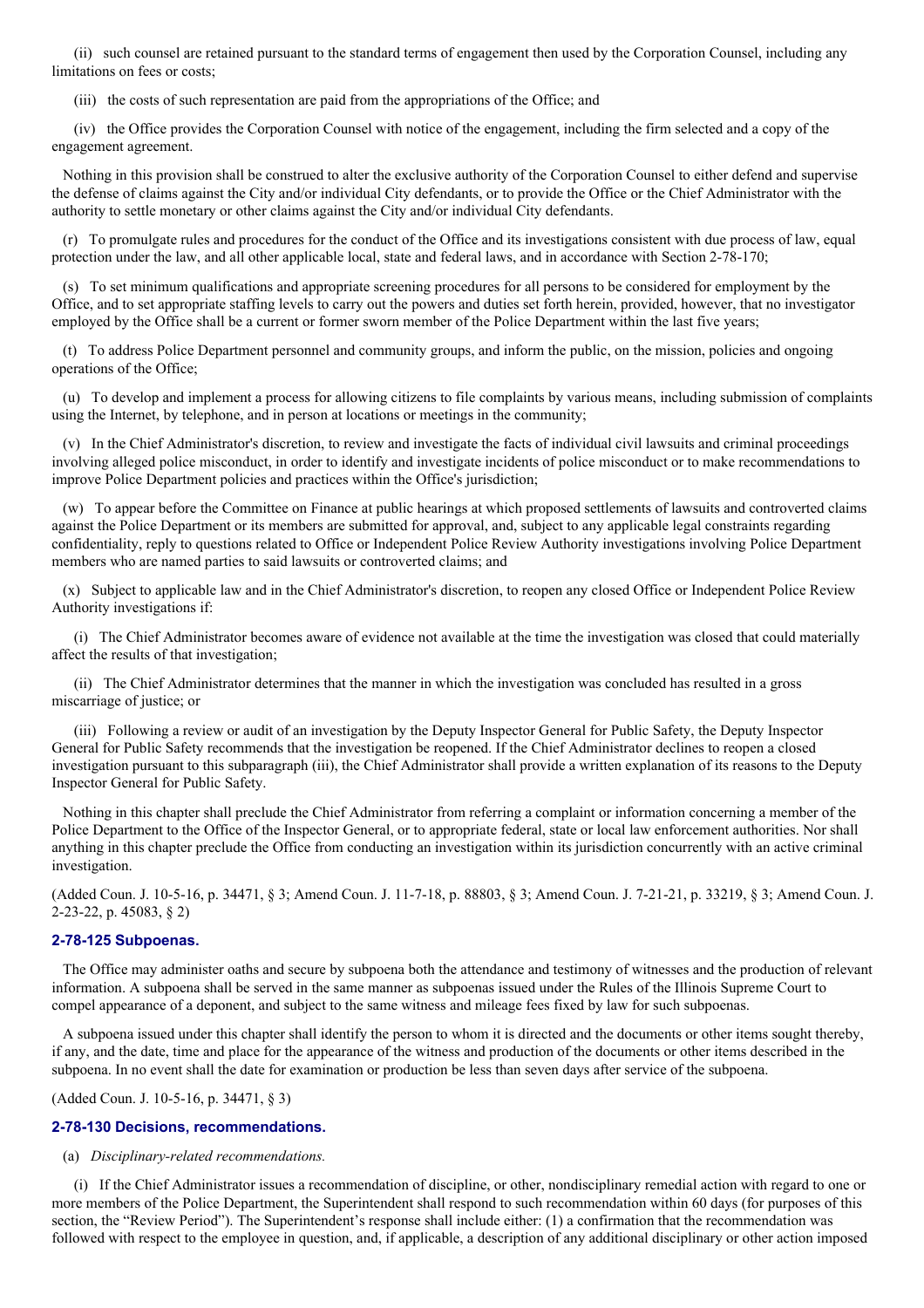by the Superintendent; (2) a request that the Chief Administrator conduct additional investigation, specifying the additional investigation that is requested, and the reason(s) for that request; or (3) if the Superintendent intends to take no action, or intends to take action that differs in substance and/or scope from the recommendation, the information required under subsection (a)(ii) of this section. Upon request of the Superintendent, such Review Period may be extended for up to 30 additional days, for a total Review Period not to exceed 90 days.

(ii) If the Superintendent intends to take no action, or intends to take action different from that recommended by the Chief Administrator, the Superintendent shall describe the proposed different action and explain the reasons for it in a written response.

The Superintendent's response shall be submitted to the Chief Administrator within the Review Period.

(iii) Within ten business days after the submission of a response that proposes no action or different action than that recommended by the Chief Administrator, the Superintendent and the Chief Administrator shall meet to discuss the Superintendent's response. If, after meeting, the Chief Administrator and the Superintendent do not agree to the Chief Administrator's recommendation, the Chief Administrator shall, within five business days of such impasse, send the Superintendent's response, along with the Chief Administrator's written objections to the response, to a member of the Police Board selected by the Police Board from its membership, with notice and a copy of all such materials to the Superintendent. The selected member shall, within ten business days of receipt of such response and objections, review the Chief Administrator's recommendation, the Superintendent's response, and the Chief Administrator's objections. Upon request of the member, the Superintendent and Chief Administrator may be required to present additional documentation or arguments in support of their positions. If, in the opinion of the member, the Superintendent does not meet his burden of overcoming the Chief Administrator's recommendation for discipline, the recommendation shall be deemed accepted by the Superintendent. The final decision of the member shall be announced at the next regular public meeting of the Police Board, and shall be promptly posted on the Police Board's website. If, in the opinion of the member, the Superintendent has met his burden, the Superintendent's response shall be implemented. The member shall recuse himself from any future involvement with the case by the full Police Board.

(iv) A response of the Superintendent that proposes to take no action or action different from that recommended by the Chief Administrator shall not be valid or effective until the process of subsection  $(a)(iii)$  of this section is completed.

(v) If the Superintendent does not respond to the Chief Administrator's recommendation within the Review Period, such recommendation shall be deemed accepted, and shall be implemented, by the Superintendent.

(vi) Nothing in this chapter shall limit the Superintendent's ability to impose additional action to that recommended by the Chief Administrator, including discipline that is more severe than that recommended by the Chief Administrator or non-disciplinary remedial actions in addition to the discipline recommended by the Chief Administrator.

(b) *Policy, program and practices recommendations.* If the Chief Administrator issues a recommendation or report to the Superintendent concerning a policy, program, or practice of the Police Department, the Superintendent shall respond to such recommendation or report within 60 days of receipt. Such response shall include a description of the actions the Superintendent has taken or is planning to take, if any, with respect to the issues raised in the report or recommendation. If the Superintendent declines to implement one or more of the Chief Administrator's recommendations, such response shall explain the reasons for doing so. In addition, at the request of at least three aldermen, the Chairman of the City Council Committee on Public Safety shall request that the Superintendent or his designee appear at a hearing of the Committee on Public Safety to explain and respond to questions concerning such response.

(Added Coun. J. 10-5-16, p. 34471, § 3)

#### **2-78-135 Investigations not concluded within six months.**

If the Office does not conclude an investigation of alleged misconduct within six months after its initiation, the Chief Administrator shall notify, within five days after the end of the six-month period, the Mayor or his designee, the Superintendent, the Chairman of the City Council Committee on Public Safety, the complainant, and the employee named in the complaint, or his or her counsel, of the general nature of the complaint or information giving rise to the investigation and the reasons for the Office's failure to complete the investigation within six months. Thereafter, the Office shall provide an update to such notice, including the same information and notification to the same individuals, every six months until the investigation is completed.

(Added Coun. J. 10-5-16, p. 34471, § 3)

#### **2-78-140 Cooperation in investigations.**

It shall be the duty of every officer, employee, department, and agency of the City to cooperate with the Office in any investigation undertaken pursuant to this chapter. Any employee or appointed officer of the City who violates any provision of this chapter shall be subject to discipline, including but not limited to discharge, in addition to any other penalty provided in this chapter.

(Added Coun. J. 10-5-16, p. 34471, § 3)

#### **2-78-145 Reports open to public inspection.**

All Final Summary Reports of the Office shall be posted on the Office's website and open to public inspection, except to the extent that information contained therein has been redacted because it is exempted from disclosure by the Illinois Freedom of Information Act or any other applicable law. Such reports, as redacted, shall be posted on the Office's website and open to public inspection, along with the response of the Superintendent thereto, if any, promptly after, but not before, the process set forth in Section 2-78-130(a) is completed and disciplinary charges, if any, are served on the employees in question. The Office also shall provide a copy of the report to the complainant, if there is one.

Reports of the Office concerning its recommendations as to a Police Department policy, practice, or process, or training pursuant to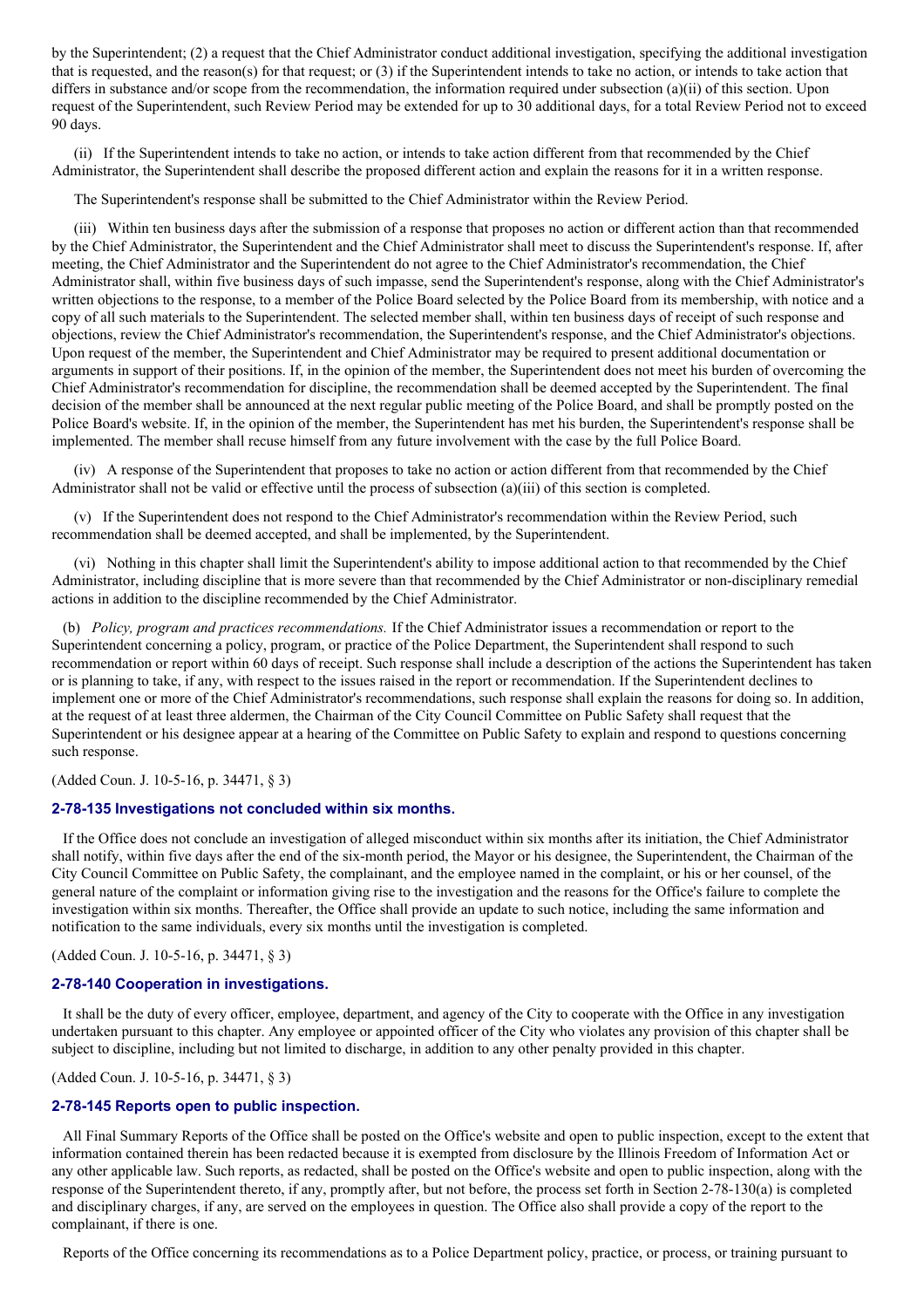Section 2-78-120(m) or (n) shall be posted on the Office's website and open to public inspection, except to the extent that information contained therein has been redacted because it is exempted from disclosure by the Illinois Freedom of Information Act or any other applicable law. Such reports, as redacted, shall be posted on the Office's website and open to public inspection, along with the Police Department's response thereto, promptly after, but not before, the process set forth in Section 2-78-130(b) is completed.

#### (Added Coun. J. 10-5-16, p. 34471, § 3)

## **2-78-150 Quarterly and annual reports to legislative and executive branches.**

(a) *Quarterly reports.* No later than the fifteenth day of, April, July and October of each year, the Chief Administrator shall post on the Office website for public review and file with the Mayor or his designee, the Superintendent, the Chairman of the City Council Committee on Public Safety, and the office of the City Clerk, a quarterly report providing information based on data through the end of the preceding month on: (1) the number of investigations initiated during that quarterly reporting period; (2) the number of investigations concluded during that quarterly reporting period, and of those investigations, the number that took more than six months to conclude; (3) the number of investigations pending as of the end of that quarterly reporting period; (4) the number of complaints not sustained during that quarterly reporting period; (5) the number of complaints sustained during that quarterly reporting period; (6) the number of complaints filed as to each Police Department district during the quarterly reporting period; (7) without identifying any individual police officer, the number of complaints filed against each police officer in each Police, Department district during the quarterly reporting period; and (8) the number of complaints referred to other agencies during the quarterly reporting period and the identity of such other agencies. Such quarterly reports shall also summarize any reports or recommendations issued to the Superintendent concerning the policies, programs, and practices of the Police Department, and the Superintendent's response to such reports or recommendations.

(b) *Annual reports.* No later than the fifteenth day of February of each year, the Chief Administrator shall post on the Office's website for public review and file with the Mayor or his designee, the Superintendent, the Chairman of the City Council Committee on Public Safety, the Office of the City Clerk, and the Deputy Inspector General for Public Safety, an annual report providing information based on data during the prior calendar year on: (1) the number of investigations initiated during the prior calendar year; (2) the number of investigations concluded during the prior calendar year, and of those investigations, the number that took more than six months to conclude; (3) the number of investigations pending as of the last day of the prior calendar year; (4) the number of complaints not sustained during the prior calendar year; (5) the number of complaints sustained during the prior calendar year; (6) the number of complaints filed as to each Police Department district during the prior calendar year; (7) without identifying any individual police officer, the number of complaints filed against each police officer in each Police Department district during the prior calendar year; and (8) the number of complaints referred to other agencies during the prior calendar year and the identity of such other agencies.

Such annual reports shall also describe and summarize the results of the Office's investigations and the Office's other activities and performance during the prior calendar year.

Finally, such annual reports shall summarize any reports or recommendations issued to the Superintendent concerning the policies, programs, and practices of the Police Department during the prior calendar year, and the Superintendent's responses to such reports and recommendations.

(Added Coun. J. 10-5-16, p. 34471, § 3)

#### **2-78-151 Appearance before committee.**

Within 45 days of issuance of the quarterly or annual report required in Section 2-78-150, the Chief Administrator or his designee shall appear at a hearing of the City Council Committee on Public Safety to respond to questions concerning such report.

(Added Coun. J. 10-5-16, p. 34471, § 3)

#### **2-78-155 Chief Administrator – Conditions for removal from office.**

The Chief Administrator shall be removed only in accordance with Chapter 2-80.

(Added Coun. J. 10-5-16, p. 34471, § 3; Amend Coun. J. 7-21-21, p. 33219, § 3)

#### **2-78-160 Retaliation, obstruction or interference prohibited – Penalty.**

(a) *Retaliation.* No person shall retaliate against, punish, intimidate, discourage, threaten or penalize any other person for reporting misconduct, making a misconduct complaint, conducting an investigation, complaining to officials, providing information, testimony or documents in an investigation, or cooperating with or assisting the Office in the performance of its powers and duties as set forth in this chapter.

(b) *Obstruction or interference.* No person shall willfully refuse to comply with a subpoena issued by the Office, or otherwise knowingly interfere with or obstruct an investigation conducted by the Office.

(c) *Penalty.* Any person who willfully violates this section shall be subject to a fine of not less than \$1,000.00 and not more than \$5,000.00 for each such offense, or imprisonment for a period of not less than 30 days and not more than six months, or both a fine and imprisonment. Each day that a violation continues shall constitute a separate and distinct offense. Actions seeking the imposition of a fine only shall be filed as quasi-criminal actions subject to the provisions of the Illinois Code of Civil Procedure. Actions seeking incarceration, or incarceration and a fine, shall be filed and prosecuted as misdemeanor actions under the procedure set forth in Section 1- 2-1.1 of the Illinois Municipal Code, 65 ILCS 5/1-2-1.1.

(Added Coun. J. 10-5-16, p. 34471, § 3)

## **2-78-165 Violation – Penalty – Discharge or other discipline.**